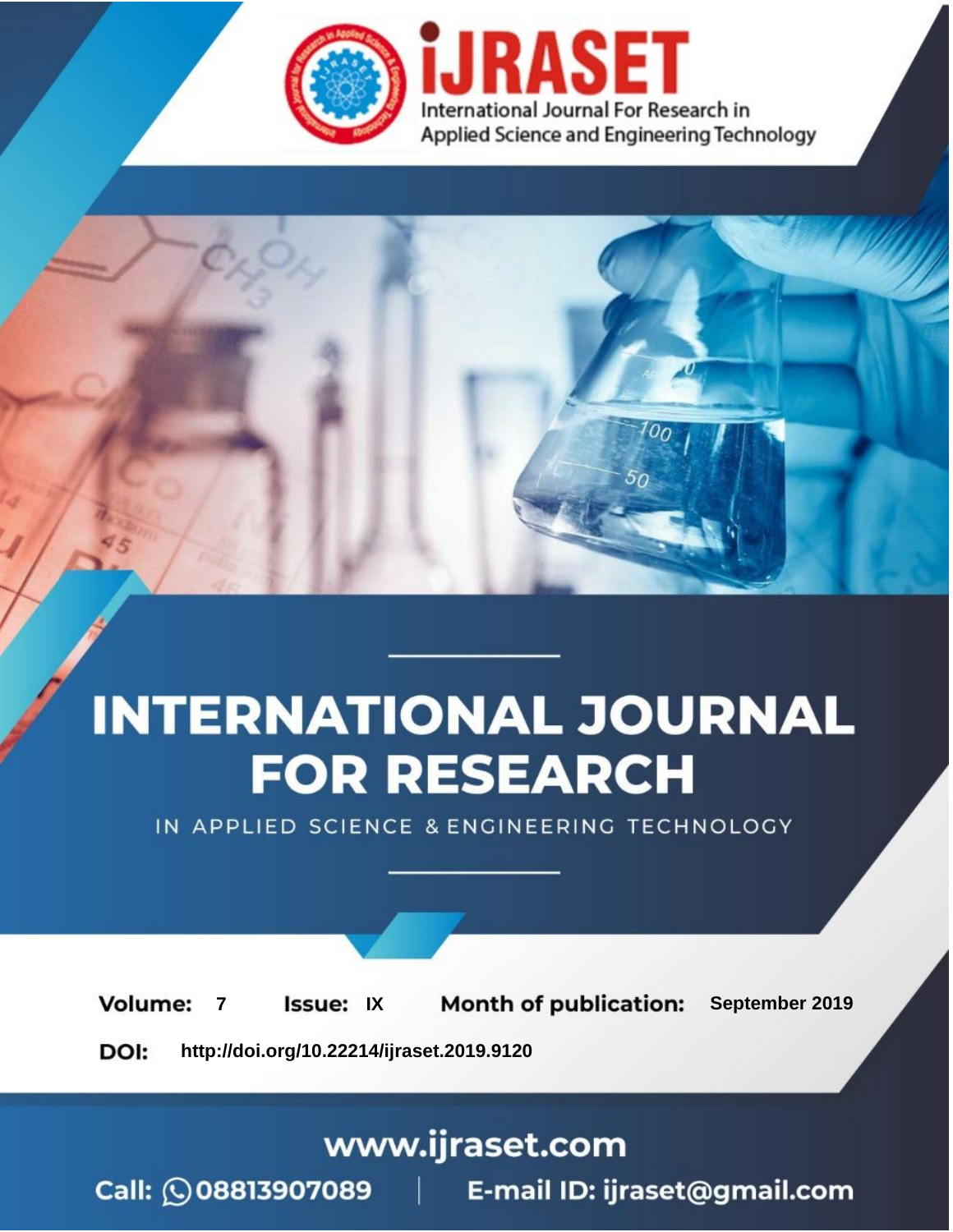

### **Laboratory Investigation on Black Cotton Soil by using Industrial Waste**

Shabana Parveen<sup>1</sup>, Shalini Yadav<sup>2</sup>, Abdul Razzaq Khan<sup>3</sup> Ajay Shrivastava<sup>4</sup> *1, 2, 3, 4AISECT University, Bhopal*

*Abstract: Clayey soils, which are likewise called as swell-psychologist soil, tend to therapist and swell with variety in dampness content. As a consequence of this variety in the dirt, critical trouble happens in the dirt, which is hence trailed by harm to the overlying structures. Amid times of more prominent dampness, similar to storms, these dirt's guzzle the water, and swell; hence, they turn out to be delicate and their water holding limit reduces. Instead of this, in drier seasons, similar to summers, this dirt loses the dampness held in them because of dissipation, bringing about their getting to be harder. By and large found in semiparched and dry areas of the globe, these kinds of soils are viewed as potential regular peril – if not treated, these can bring about broad harm to the structures based upon them, too creating misfortune in human life. Soils whose synthesis incorporates nearness of montmorillonite, when all is said in done, show these sorts of properties. Counted in billions of dollars yearly around the world, this dirt have brought about broad harm to structural building structures. Keywords: black cotton soil, bearing capacity, liquid limit, plastic limit, cohesion*

#### **I. INTRODUCTION**

Black Cotton soils or Regur soils, Clayey soils in the Indian subcontinent are mostly found over the Deccan trap (Deccan magma tract), which incorporates Maharashtra, Andhra Pradesh, Gujarat, Madhya Pradesh, and some scattered places in Odisha. This dirt are additionally found in the stream valley of Narmada, Tapi, Godavari and Krishna. The profundity of dark cotton soil is vast in the upper parts of Godavari and Krishna, and the north-western piece of Deccan Plateau. Essentially, after the compound disintegration of rocks, for example, basalt by different deteriorating specialists, these are the remaining soils abandoned at the place of such an occasion. Cooling of volcanic emission (magma) and weathering another sort of shake– molten rocks – are additionally procedures of development of these kinds of soils. Rich in lime, alumina, magnesia, and iron, these dirts need in nitrogen, phosphorus and natural substance. Comprising of high rate of earth estimated particles, the shade of this dirt shifts from dark to chestnut cocoa. 20% of the aggregate land zone, on a normal, of this nation is roofed by Clayey soils. These dirts are appropriate for dry cultivating and for the development of products like cotton, rice, jowar, wheat, grain, tobacco, sugarcane, oilseeds, citrus leafy foods; the purpose for it is owed to the dampness retentive limit of extensive soils which is high In the semiparched locales, just in the last couple of decades, harms because of the swelling- contracting activity of extensive soils have been watched unmistakably in type of making and break-laugh out loud of roadways, channel and store linings, asphalts, building establishments, water lines, water system frameworks, sewer lines, and piece on-level individuals.

#### *A. Engineering Properties of Clay Soil*

The following properties of soil are taken into consideration while dealing with soil as a construction material.

- *1) Cohesion:* It is the internal molecular attraction which resists the rupture or shear of a material. Cohesion is derived in the finegrained soils from the water films which bind together the individual particles in the soil mass. Cohesion is the property of the fine-grained soil with particle size below 0.002 mm. cohesion of a soil decreases as the moisture content increases. Cohesion is greater in well compacted clays and it is independent of the external load applied.
- *2) Angle of Internal Friction:* The resistance in sliding of grain particles of a soil mass depends upon the angle of internal friction. It is usually considered that the value of the angle of internal friction is almost independent of the normal pressure but varies with the degree of packing of the particles, i.e. with the density. The soils subjected to the higher normal stresses will have lower moisture contents and higher bulk densities at failure than those subjected to lower normal stresses and the angle of internal friction may thus change. The true angle of internal friction of clay is seldom zero and may be as much as  $26^0$ . The angle of internal friction from granular soils may vary in between  $28^0$  to  $50^0$ .
- *3) Capillarity:* It is the ability of soil to transmit moisture in all directions regardless of any gravitational force. Water rises up through soil pores due to capillary attraction. The maximum theoretical height of capillary rise depends upon the pressure which tends to force the water into the soil, and this force increases as the size of the soil particles decreases. The capillary rise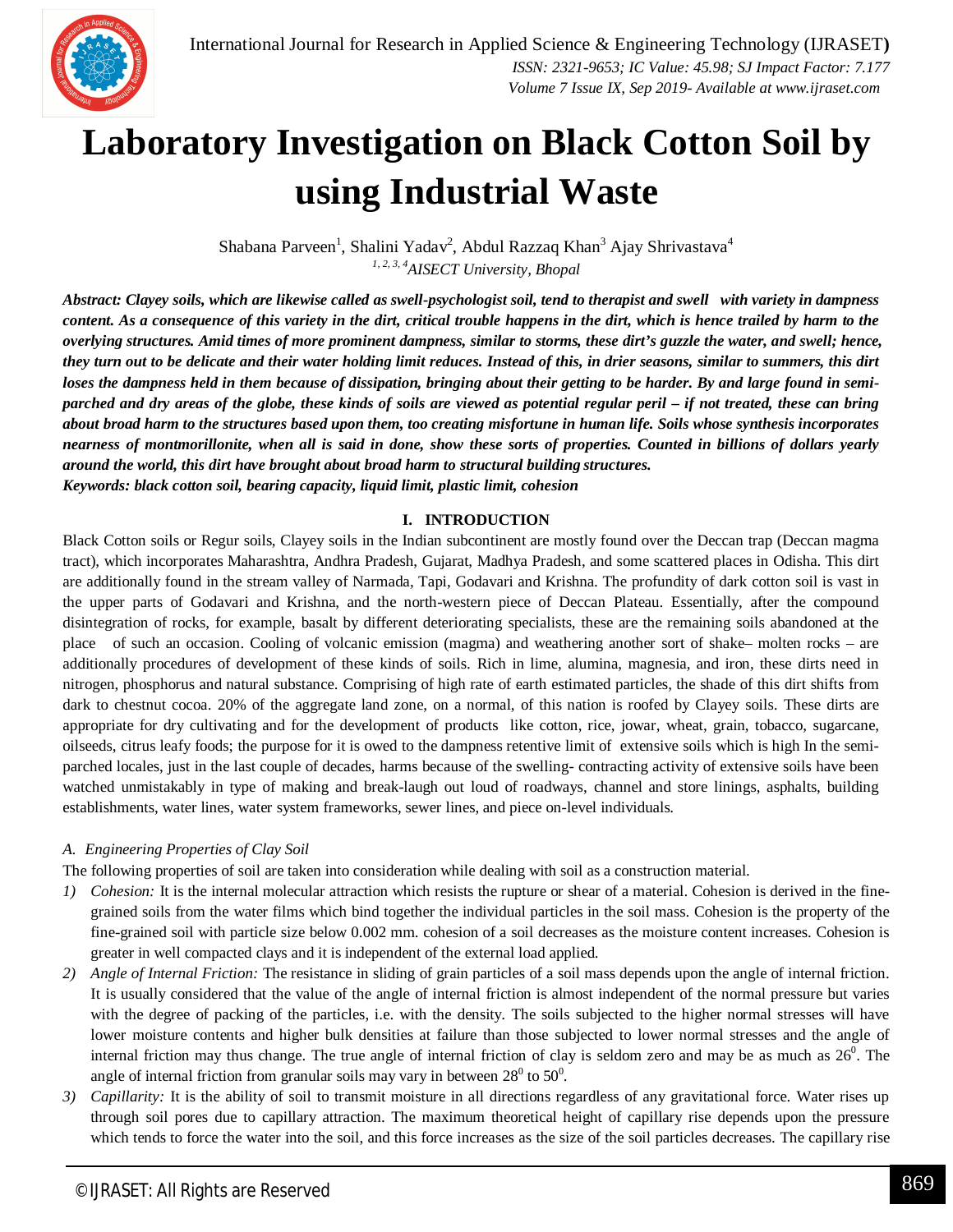

#### International Journal for Research in Applied Science & Engineering Technology (IJRASET**)**

 *ISSN: 2321-9653; IC Value: 45.98; SJ Impact Factor: 7.177 Volume 7 Issue IX, Sep 2019- Available at www.ijraset.com*

in a soil when wet may equal as much as 4 to 5 times the height of capillary rise in the same soil when dry. Coarse gravel has no capillary rise; coarse sand has up to 30 cm; fine sand and soils have capillary rise up to 1.2 m but dry sand has very little capillarity. Clays may have capillary rise up to 0.9 to 1.2 m but pure clays have very low value.

- *4) Permeability:* Permeability of a soil is the rate at which water flows through it under action of hydraulic gradient. The passage of moisture through the inter-spaces or pores of the soil is called '*percolation*'. Soils having porous enough for percolation to occur are termed '*pervious*' or '*permeable*', while those which do not permit the passage of water are termed '*impervious*' or '*impermeable*'. The rate of flow is directly proportional to the head of water. Permeability is a property of soil mass and not of individual particles. The permeability of cohesive soil is, in general, very small. Knowledge of permeability is required not only for seepage, drainage and ground water problems but also for the rate of settlement of structures on saturated soils.
- *5) Elasticity:* A soil is said to be elastic when it suffers a reduction in volume (or is changed shape & bulk) while the load is applied, but recovers its initial volume immediately when the load is removed. The most important characteristic of the elastic behaviour of soil is that no matter how many repetitions of load are applied to it, provided that the stress set up in the soil do not exceed the yield stress, the soil does not become permanently deformed. This elastic behaviour is characteristic of peat.
- *6) Compressibility:* Gravels, sands & silts are incompressible, i.e. if a moist mass of those materials is subjected to compression; they suffer no significant volume change. Clays are compressible, i.e. if a moist mass of clay is subjected to compression, moisture  $\&$  air may be expelled, resulting in a reduction in volume which is not immediately recovered when the compression load is withdrawn. The decrease in volume per unit increase of pressure is defined as the compressibility of soil, and a measure of the rate at which consolidation proceeds is given by the '*co-efficient of consolidation*' of the soil. Compressibility of sand & silt varies with density & compressibility of clay varies directly with water content & inversely with cohesive strength.

#### **II. LITERATURE REVIEW**

Erdal Cokca (2001) Impact of Fly ash on expansive soil was studied by Erdal Cokca, Fly ash consists of typically hollow spheres of chemical element, metal and iron oxides and unoxidized carbon. Thereare 2 major categories of fly ash, category C and sophistication F. the previous is created from burning anthracite coal or soft coal and therefore the latter is created from burning coal and sub soft coal. each the categories of ash ar puzzolans, that ar outlined as oxide and aluminous materials. so ash will offer AN array of power and power cations (Ca2+,Al3+,Fe3+etc) below ionised conditions which will promote natural process of spread clay particles. so expansive soils may be probably stable effectively by ion exchange exploitation fly ash. He distributed investigations exploitation Soma Fly ash and Tuncbilek flyash and adscititious it to expansive soil at 0-25%. Specimens with fly ash were cured for 7days and twenty eight days once that they were subjected to Oedometer free swell tests. And his experimental findings confirmed that the physical property index, activity and swelling potential of the samples minimized with increasing % stabilizer and activity time and therefore the optimum content offlays in decreasing the swell potential was found to be 2 hundredth. The changes within the physical properties and swelling potential could be a results of further silt size particles to some extent and because of chemical reactions that cause immediate natural process of clay particles and therefore the time dependent pozzolanic and self-hardening properties of fly ash and he terminated that each high –calcium and low Ca category C fly ashes may be counselled as effective helpful agents for improvement for improvement of expansive soils.

Pandian et.al. (2002). Studied the impact of 2 kinds of ashes Raichur ash (Class F) and Neyveli fly ash (Class C) on the cosmic background radiation characteristics of the black cotton soil. The ash content was accrued from zero to 100 percent. usually the CBR/strength is contributed by its cohesion and friction. The cosmic background radiation of before Christ soil, that consists of preponderantly of finer particles, is contributed by cohesion. The cosmic background radiation of ash, that consists preponderantly of coarser particles, is contributed by its resistance element. The low cosmic background radiation of before Christ soil is attributed to the inherent low strength, that is because of the dominance of clay fraction. The addition of ash to before Christ soil will increase the cosmic background radiation of the combo up to the primary optimum level because of the resistance resistance from ash additionally to the cohesion from before Christ soil. any addition of ash on the far side the optimum level causes a decrease up to hr then up to the second optimum level there's a rise. so the variation of cosmic background radiation of ash-BC soil mixes may be attributed to the relative contribution of resistance or cohesive resistance from fly ash or before Christ soil, severally. In Neyveli ash additionally there's a rise of strength with the rise within the ash content, here there'll be further puzzolonic reaction forming building material compounds leading to sensible binding between before Christ soil and ash particles.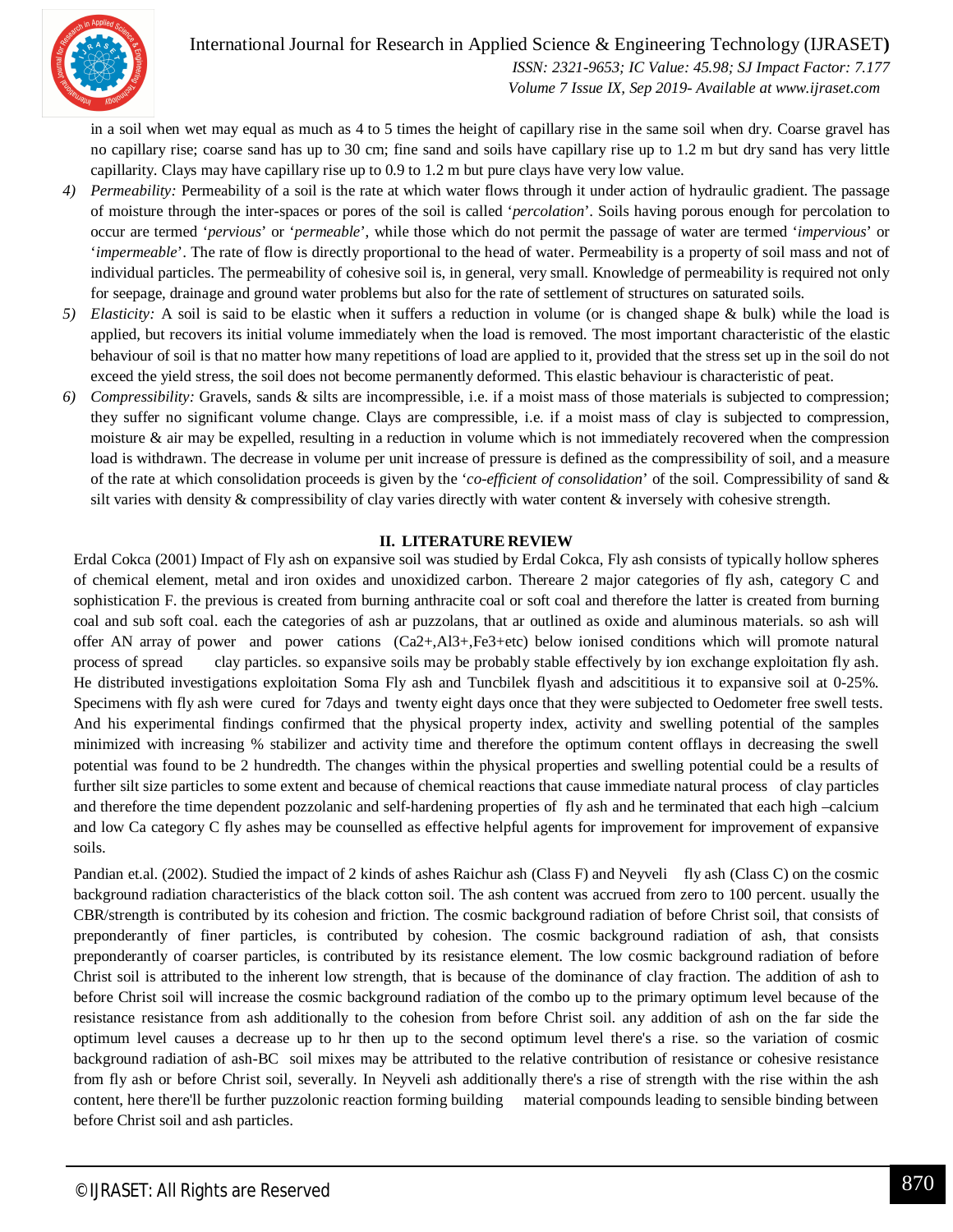

 *Volume 7 Issue IX, Sep 2019- Available at www.ijraset.com*

#### **III.MATERIALS**

#### *A. Expansive Soil*

The black cotton soil thus obtained was carried to the laboratory in sacks. A small amount of soil was taken, sieved through 4.75 mm sieve, weighed, and air-dried before weighing again to determine the natural moisture content of the same. The various geotechnical properties of the procured soil are as follows.

| Properties                     | Code referred                 | Value        |
|--------------------------------|-------------------------------|--------------|
| Specific Gravity               | IS 2720 (Part 3/Sec 1) - 1980 | 2.44         |
| Maximum Dry Density (MDD)      | IS 2720 (Part 7) - 1980       | $1.52$ gm/cc |
| Optimum Moisture Content (OMC) | IS 2720 (Part 7) - 1980       | 22.65%       |
| Natural Moisture Content       | IS 2720 (Part 2) - 1973       | 7.28%        |
| Free Swell Index               | IS 2720 (Part 40) - 1977      | 105%         |
| Liquid Limit                   | IS 2720 (Part 5) - 1985       | 65%          |
| Plastic Limit                  | IS 2720 (Part 5) - 1985       | 37.08%       |
| Shrinkage Limit                | IS 2720 (Part 6) -: 1972      | 17.37%       |
|                                | Sl. No.                       |              |

#### *B. Fly Ash*

A waste material extracted from the gases emanating from coal fired furnaces, generally of a thermal power plant, is called fly ash. The mineral residue that is left behind after the burning of coal is the fly ash. The Electro Static Precipitator (ESP) of the power plants collect these fly ashes. Essentially consisting of alumina, silica and iron, fly ashes are micro-sized particles. Fly ash particles are generally spherical in size, and this property makes it easy for them to blend and flow, to make a suitable concoction. Both amorphous and crystalline nature of minerals are the content of fly ash generated. Its content varies with the change in nature of the coal used for the burning process, but it basically is a non-plastic silt. For the purpose of investigations in this study, fly ash was obtained from Sesa Sterlite, Jharsuguda, Odisha. To separate out the vegetation and foreign material, this fly ash was screen through a 2 mm sieve. The samples were dried in the oven for about 24 hours before further usage.

#### **IV.LABORATORY INVESTIGATION**

| TAUR II KEDULI |      |       |       |            |             |              |
|----------------|------|-------|-------|------------|-------------|--------------|
| Fly Ash %      | LL   | PL    | OMC   | <b>MDD</b> | $CBR$ 2.5mm | $CBR$ 5.0 mm |
|                | 41.6 | 19.06 | 20.25 | 1.75       | 2.08        | 1.89         |
|                | 38.4 | 18.37 | 20.11 | 1.74       | 2.93        | 2.01         |
| 10             | 36.3 | 17.5  | 19.63 | 1.73       | 3.15        | 2.59         |
| 15             | 34.5 | 18.2  | 19.29 | 1.62       | 3.32        | 2.94         |
| 20             | 32.6 | 16.8  | 18.88 | 1.68       | 3.67        | 2.91         |

#### Table II RESULT

#### **V. RESULT & CONCLUSION**

- *A.* Black cotton soil is combined with altering percentage of fly ash (from 0% to 30%, intervals in multiples of 5) by weight to observe its effect as an additive on the expansive soil.
- *B.* Maximum Dry Density (MDD) was found to change with varying content of fly ash. The highest value observed being at fly ash content of 30% by weight.
- *C.* Both un-soaked and soaked California Bearing Ratio (CBR) tests are conducted with varying content of fly ash in the Clayey Soil. From the graphical comparison of these values against the varying fly ash content, it can be observed that 30% fly ash content gave the maximum value of CBR intensity in un-soaked and soaked soil-fly ash mixture respectively.
- *D.* The liquid limit and plastic limit of the soil-fly ash mixture varied with the changing fly ash content. Plasticity index values were computed from these experiments, which showed a consistent decreasing pattern with the increase of fly ash content.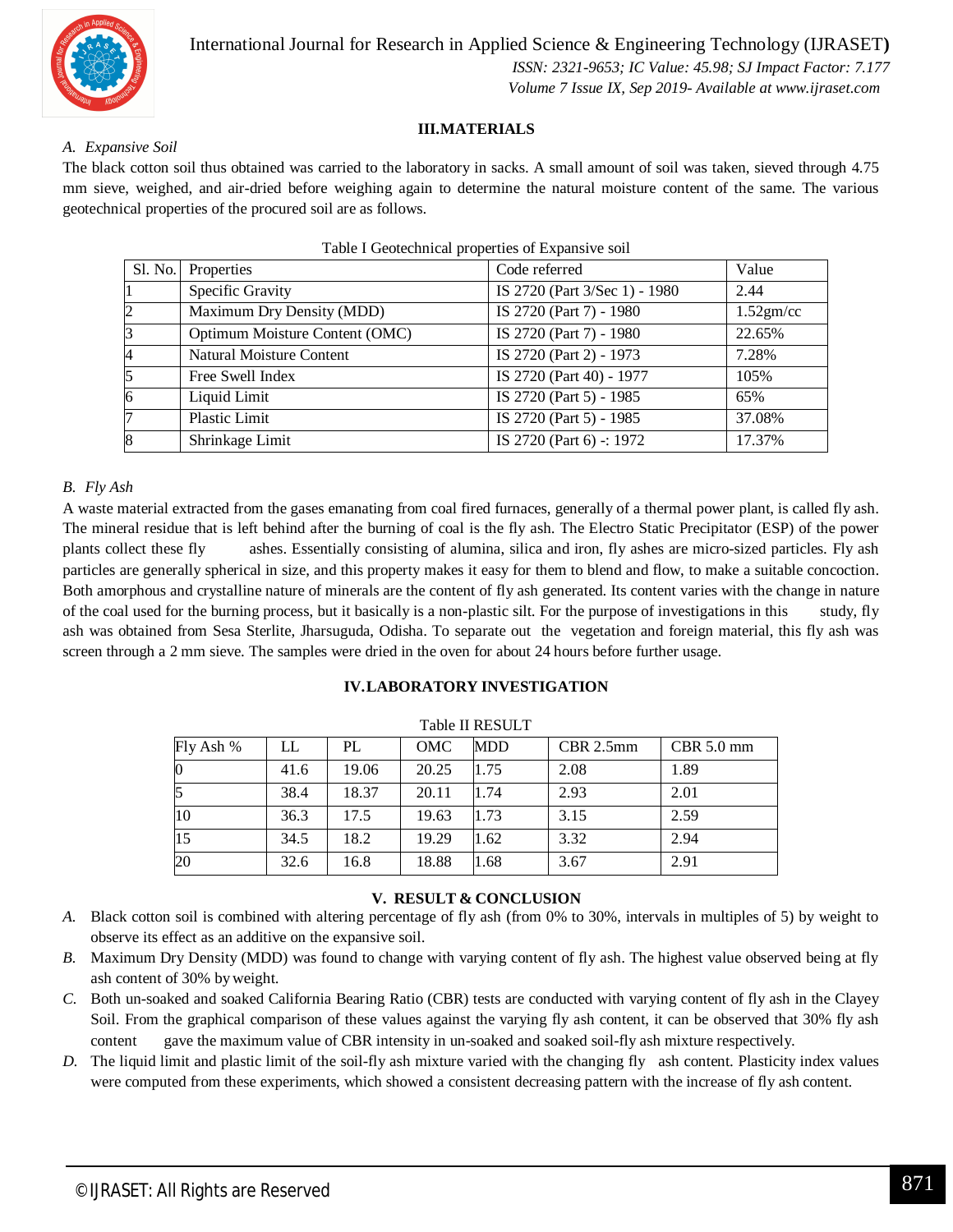

#### International Journal for Research in Applied Science & Engineering Technology (IJRASET**)**

 *ISSN: 2321-9653; IC Value: 45.98; SJ Impact Factor: 7.177*

 *Volume 7 Issue IX, Sep 2019- Available at www.ijraset.com*

| Fly Ash       | LL   | PL    | OMC   | <b>MDD</b> | <b>CBR</b>        | <b>CBR 5.0</b> |  |
|---------------|------|-------|-------|------------|-------------------|----------------|--|
| $\frac{0}{0}$ |      |       |       |            | 2.5 <sub>mm</sub> | Mm             |  |
| 0             | 41.6 | 19.06 | 20.25 | 1.75       | 2.08              | 1.93           |  |
| 5             | 38.4 | 18.37 | 20.11 | 1.74       | 2.19              | 2.01           |  |
| 10            | 36.3 | 17.5  | 19.63 | 1.73       | 2.4               | 2.2            |  |
| 15            | 34.5 | 18.2  | 19.29 | 1.62       | 2.8               | 2.6            |  |
| 20            | 32.6 | 16.8  | 18.88 | 1.68       | 2.85              | 2.7            |  |
| 25            | 30.3 | 18.6  | 18.68 | 1.69       | 3.2               | 2.98           |  |

Table III Final Result

#### **REFERENCES**

[1] Arvind Kumar Jha and P.V. Sivapullaiah , 2015, Susceptibility of strength development by lime in gypsiferous soil—A micro mechanistic study, Applied Clay Science**,** Volume 115, October 2015, Pages 39–50.

[2] J.B. Oza and Dr. P.J. Gundaliya, 2013, Study of Black Cotton Soil Characteristics with Cement Waste Dust and Lime, NUICONE2012,Volume 51, 2013, Pages 110-118.

[3] P. Selvi, 2015, Fatigue and rutting strain analysis on lime stabilized subgrades to develop a pavement design chart, Transportation Geotechnics**,** Volume 2, March 2015, Pages 86– 98.

[4] Emmanuel Salifu etal, 2016, Application of microbially induced calcite precipitation in erosion mitigation and stabilization of sandy soil foreshore slopes: A preliminary investigation, Engineering Geology**,** Volume 201, 9 February 2016, Pages 96–105.

[5] H.B. Nagaraj etal, 2014, Role of lime with cement in long-term strength of Compressed Stabilized Earth Blocks, International Journal of Sustainable Built Environment, Volume 3, Issue 1, June 2014, Pages 54–61.